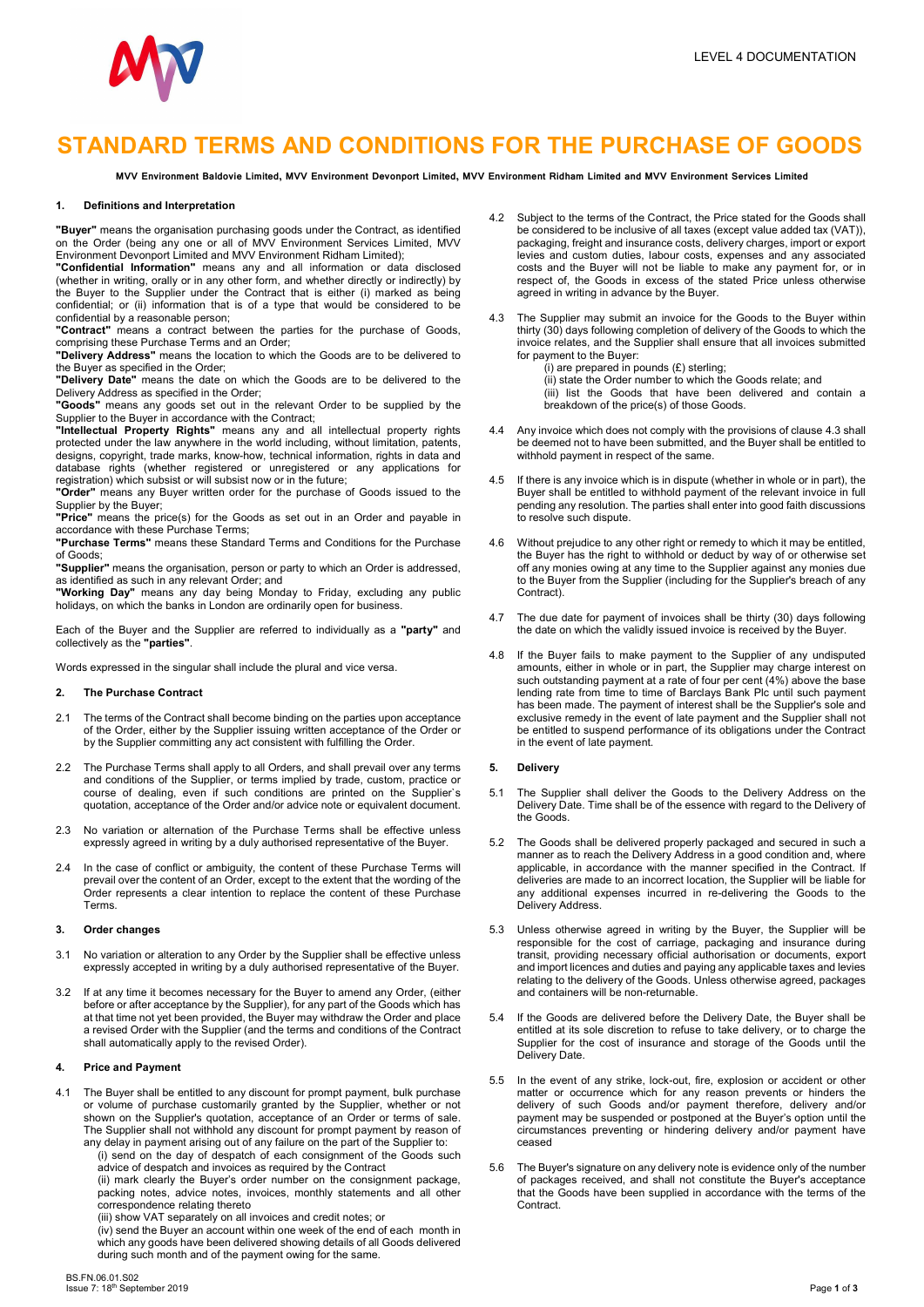

# STANDARD TERMS AND CONDITIONS FOR THE PURCHASE OF GOODS

# 6. Risk and Title

- 6.1 Title in the Goods shall pass to the Buyer upon the earlier of completion of delivery in accordance with clause 5, or upon the Buyer paying the Price to the **Supplier**
- 6.2 The Goods will be and shall remain at the Supplier's risk, and insurance of the Goods shall be for the Supplier's account, until such time as the Goods are both delivered to and accepted by the Buyer at the Delivery Address and are found to be in accordance with the requirements of the Contract, including clauses 5 and 7 of these Purchase Terms, whereupon risk in the Goods and the insurance responsibility shall pass to the Buyer.

#### 7. Inspection of Goods, Damaged Goods and Acceptance

- 7.1 The Buyer will carry out such inspection and testing as is necessary to ensure the Goods comply with the Contract without undue delay. The Buyer shall notify the Supplier within ten (10) Working Days following the date of completion of delivery of the Goods where damaged or defective Goods are delivered to the **Buver**
- 7.2 The Buyer may at its sole option reject any damaged or defective Goods and require that the Supplier shall collect those Goods from the Buyer at the Supplier's expense, and:

(i) during the period between delivery of the Goods to the Buyer and collection by the Supplier, the Buyer shall not be liable for any loss or further damage caused to the damaged or defective Goods;

(ii) all sums payable by the Buyer in relation to the damaged or defective Goods shall cease to become payable;

(iii) all sums paid by the Buyer in relation to the damaged or defective Goods shall be repaid by the Supplier immediately; and

 (iv) the Buyer shall be entitled to claim damages from the Supplier for any loss, damage, penalties, charges, costs and expenses (including legal expenses) and any other liabilities incurred by the Buyer as a result of or in connection with the Goods being damaged or defective.

- 7.3 Where there are shortages in the volume of Goods delivered to the Buyer in relation to an Order, the Buyer shall notify the Supplier within ten (10) Working Days from the Delivery Date and the following provisions shall apply:
	- (i) all sums payable by the Buyer in relation to the missing Goods shall cease to become payable;

 (ii) all sums paid by the Buyer in relation to the missing Goods shall be repaid by the Supplier immediately; and

 (iii) the Buyer shall be entitled to claim damages from the Supplier for any loss, damage, penalties, charges, costs and expenses (including legal expenses) and any other liabilities incurred by the Buyer as a result of or in connection the shortage of Goods supplied by the Supplier.

- 7.4 Where damaged or defective Goods are delivered to the Buyer, or where there are shortages in the volume of Goods delivered to the Buyer in relation to an Order, at the Buyer's sole discretion, the Buyer may require that the Supplier shall immediately replace damaged or defective Goods, or supply the Goods which are missing, at the Supplier's expense or the Buyer shall be entitled to cancel, without notice, the whole or part of the Contract to which the missing or damaged or defective Goods relate.
- 7.5 If an excess in the volume of Goods are delivered to the Buyer in relation to an Order, the Buyer may at its sole discretion:

 (i) accept the excess Goods by notifying the Supplier of such acceptance within ten (10) Working Days from the Delivery Date (and the Price of the excess Goods shall be payable by the Buyer in such event); or

 (ii) reject the excess Goods by notifying the Supplier within ten (10) Working Days from the Delivery Date whereupon the Supplier shall collect the excess Goods from the Buyer at the Supplier's expense. In such event no sum shall be due to the Supplier for the excess Goods and in the event that sums are paid to the Supplier for excess Goods, the Supplier shall repay such sums to the Buyer immediately.

## 8. Supplier Warranties

- 8.1 The Supplier warrants and represents that it shall fully comply with all applicable laws relating to taxation, exchange controls, custom matters, anti-corruption, anti-bribery, anti-trust, anti-money laundering, trade sanctions and criminal matters in connection with the Contract, and that it has in place and shall maintain adequate procedures designed to prevent any act of bribery (as defined in the Bribery Act 2010) being committed by it, its employees, workers, contractors, agents, advisors and any other service provider.
- 8.2 The Supplier warrants and represents that it has full capacity and authority to enter into the Contract and that it has all necessary licences, permissions, authorisations, consents and permits required of it to supply the Goods.
- 8.3 The Supplier warrants and represents that:
- (i) the Goods shall correspond in all respects as to quality, quantity and description with the particulars stated in the Contract (as amended from time to time); and/or

 (ii) the Goods are of satisfactory quality (within the meaning of the Sale of Goods Act 1979) and shall be fit for any such purpose held out by the Supplier or as shall be made known by the Buyer, expressly or by implication, to the Supplier and in this respect the Buyer relies upon the Supplier's skill and judgement;

 (iii) the Goods are free from defects in design, materials and workmanship;

 (iv) it shall comply with all applicable statutory and regulatory requirements relating to the manufacture, labelling, packaging, storage, handling and delivery of the Goods; and

 (v) the Goods (including any labelling and packaging) do not in any way infringe or violate any third party Intellectual Property Rights, nor any contractual, employment or property rights, or other rights of any third parties.

- 8.4 The Supplier shall obtain the benefit of all manufacturers' warranties relating to the Goods and shall do all such acts as are necessary to transfer the benefit of such manufacturers' warranties to the Buyer upon completion of delivery.
- 8.5 The Supplier warrants that all Goods shall comply with the terms of the Contract as at the Delivery Date. If within twelve (12) months after delivery, (or such other period as may be agreed in respect of any Order), any defect in the Goods is discovered or arises under proper use of the Goods, the Buyer shall give notice of the defect in writing to the Supplier and the Supplier shall repair or replace the Goods as to remedy the defect without cost to the Buyer as soon as possible. In default thereof the Buyer shall have the right to procure the same Goods to be repaired or replaced and the Supplier shall pay to the Buyer such sums as may reasonably be incurred by the Buyer to remedy the defect. The foregoing provisions of this clause shall not prejudice any further or other rights of the Buyer arising from or in consequence of any defects in the Goods.

### 9. Compliance with Law, Human Rights and Employment Standards, Anti-Corruption

- 9.1 The Supplier shall (and shall procure that its representatives, employees, officers, sub-contractors and agents shall) at all times in connection with the Contract comply with:
	- (i) the Modern Slavery Act 2015;

(ii) all applicable national and international laws;

 (iii) the Universal Declaration of Human Rights, the International Labour Organization's Declaration on Fundamental Principles and Rights at Work, the Rio Declaration on Environment and Development, and the United Nations Convention Against Corruption;

 (iv) the ten principles of the United Nations Global Compact (UNGC) as published on www.unglobalcompact.org; and (v) the Bribery Act 2010.

9.2 The Supplier warrants that:

 (i) it shall at all times in connection with the Contract have in place, monitor, implement and enforce an effective compliance management system to ensure (amongst other things) that all reasonable steps are taken to prevent corruption (including corruption relating to benefits in kind, gifts and invitations);

 (ii) it is (and shall procure that its representatives, employees, officers, sub-contractors and agents shall be) familiar with the requirements of all laws which are applicable to the Contract;

 (iii) it has implemented, and will at all times maintain and monitor, effective measures to prevent non-compliant activities in connection with the Contract;

 (iv) it has audited, and will continue to regularly do so in the future, its supply chains with regard to their compliance with all applicable laws (including the laws referred to in clause 8.1).

- 9.3 The Supplier shall upon request provide to the Buyer such information on its compliance management system as may reasonably be requested by the Buyer, and shall immediately report to the Buyer any breach or noncompliance with any applicable laws and/or the provisions of this clause 9.
- 9.4 The Supplier shall, if requested to do so by the Buyer, check all relevant information in its possession and confirm to the Buyer (to the best of its knowledge having taken all reasonable care to check) whether there exists any employment or service relationship between either party and employees of the other party (and/or family members or persons living in one household with such employees) in their respective business divisions that deal with the provision of the Goods and/or invoicing deliveries and services. For the purpose of this clause the term "employment" shall include employment or engagement of any sort including employment or engagement as employee, freelancer, consultant or contractor.

## 10. Liability and Insurance